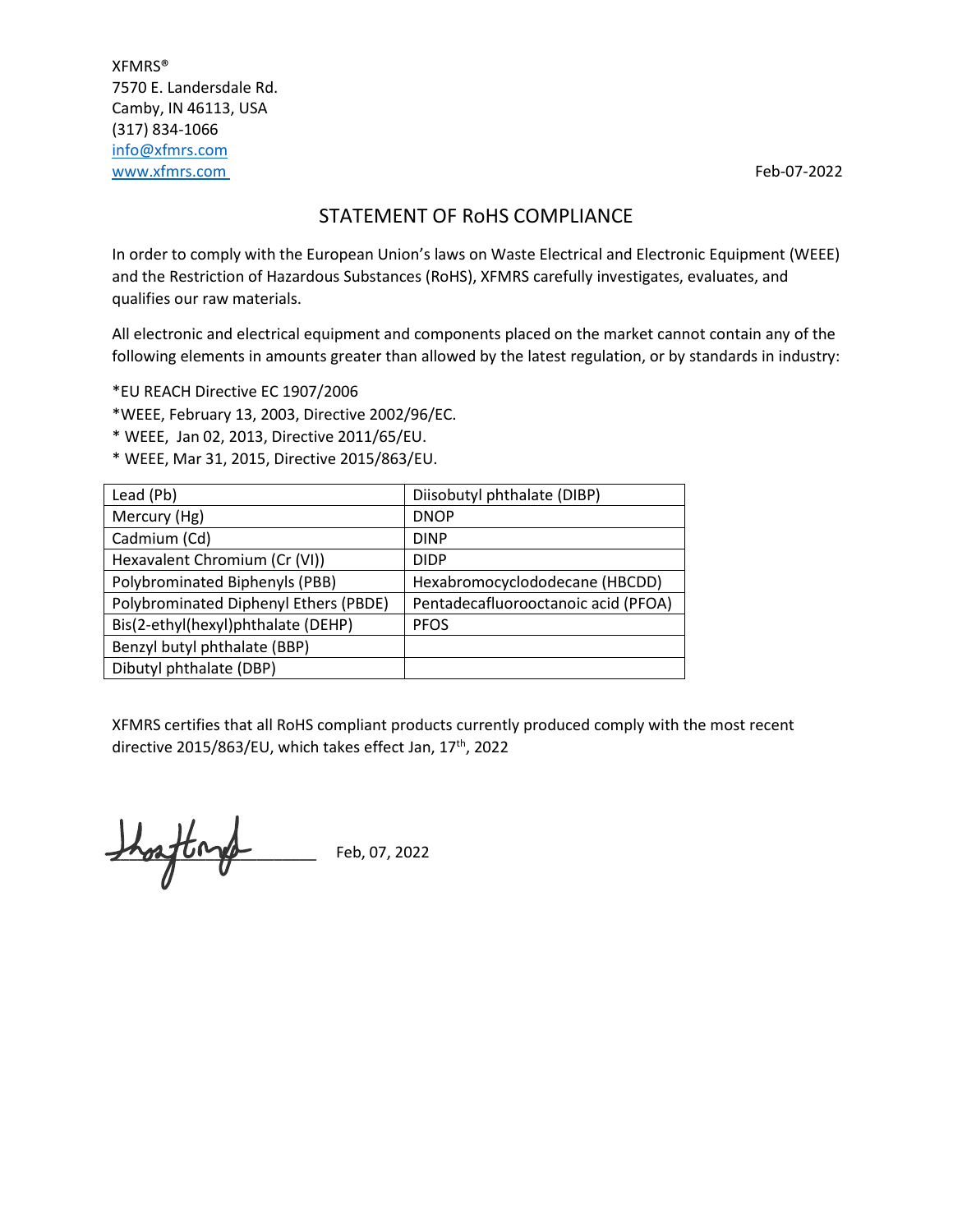## REACH DECLARATION

 $\sim 10^7$ 

Parts manufactured

by XFMRS do not contain any of the REACH Substances of Very High Concern (SVHC) listed above the levels mandated by the ECHA (Jan-17-22 total 223).

| Ħ                | <b>Substance name</b>                                                       | <b>EC Number</b>        | <b>CAS Number</b>                                                        |
|------------------|-----------------------------------------------------------------------------|-------------------------|--------------------------------------------------------------------------|
| 1                | Lead hydrogen arsenate#                                                     | 232-064-2               | 7784-40-9                                                                |
| $\overline{2}$   | Benzyl butyl phthalate (BBP)                                                | 201-622-7               | 85-68-7                                                                  |
| 3                | (DEHP) Bis(2-ethyl(hexyl)phthalate                                          | 204-211-0               | $117 - 81 - 7$                                                           |
| 4                | Bis(tributyltin) oxide (TBTO)                                               | 200-268-0               | 56-35-9                                                                  |
| $\overline{5}$   | 5-tert-butyl-2,4,6-trinitro-m-xylene(musk xylene)                           | 201-329-4               | $81 - 15 - 2$                                                            |
| 6                | Diarsenic trioxide#                                                         | 215-481-4               | 1327-53-3                                                                |
| 7                | <b>Triethyl arsenate</b>                                                    | 427-700-2               | 15606-95-8                                                               |
| 8                | Diarsenic pentaoxide#                                                       | 215-116-9               | 1303-28-2                                                                |
| $\boldsymbol{9}$ | Sodium dichromate dehydrate#                                                | 234-190-3               | 7789-12-0                                                                |
|                  |                                                                             |                         | 10588-01-9                                                               |
| 10               | Dibutyl phthalate (DBP)                                                     | 201-557-4               | 84-74-2                                                                  |
| 11               | 4,4'-Diaminodiphenylmethane(MDA)                                            | 202-974-4               | $101 - 77 - 9$                                                           |
| 12               | (SCCPs) Alkanes, C10-13 chloro (short chain chlorinated<br>paraffins, SCCP) | 287-476-5               | 85535-84-8                                                               |
| 13               | Anthracene                                                                  | $204 - 371 - 1$         | $120 - 12 - 7$                                                           |
| 14               | Hexabromocyclododecane (HBCDD)                                              | 247-148-4 221-<br>695-9 | 25637-99-4;<br>3194-55-6<br>(134237-51-7<br>134237-50-6,<br>134237-52-8) |
| 15               | Anthracene oil                                                              | 292-602-7               | 90640-80-5                                                               |
| 16               | Anthracene oil, anthracene paste, distn. Lights                             | 295-278-5               | 91995-17-4                                                               |
| 17               | Anthracene oil, anthracene paste, anthracene fraction                       | 295-275-9               | 91995-15-2                                                               |
| 18               | Anthracene oil, anthracene-low                                              | 292-604-8               | 90640-82-7                                                               |
| 19               | Anthracene oil, anthracene paste                                            | 292-603-2               | 90640-81-6                                                               |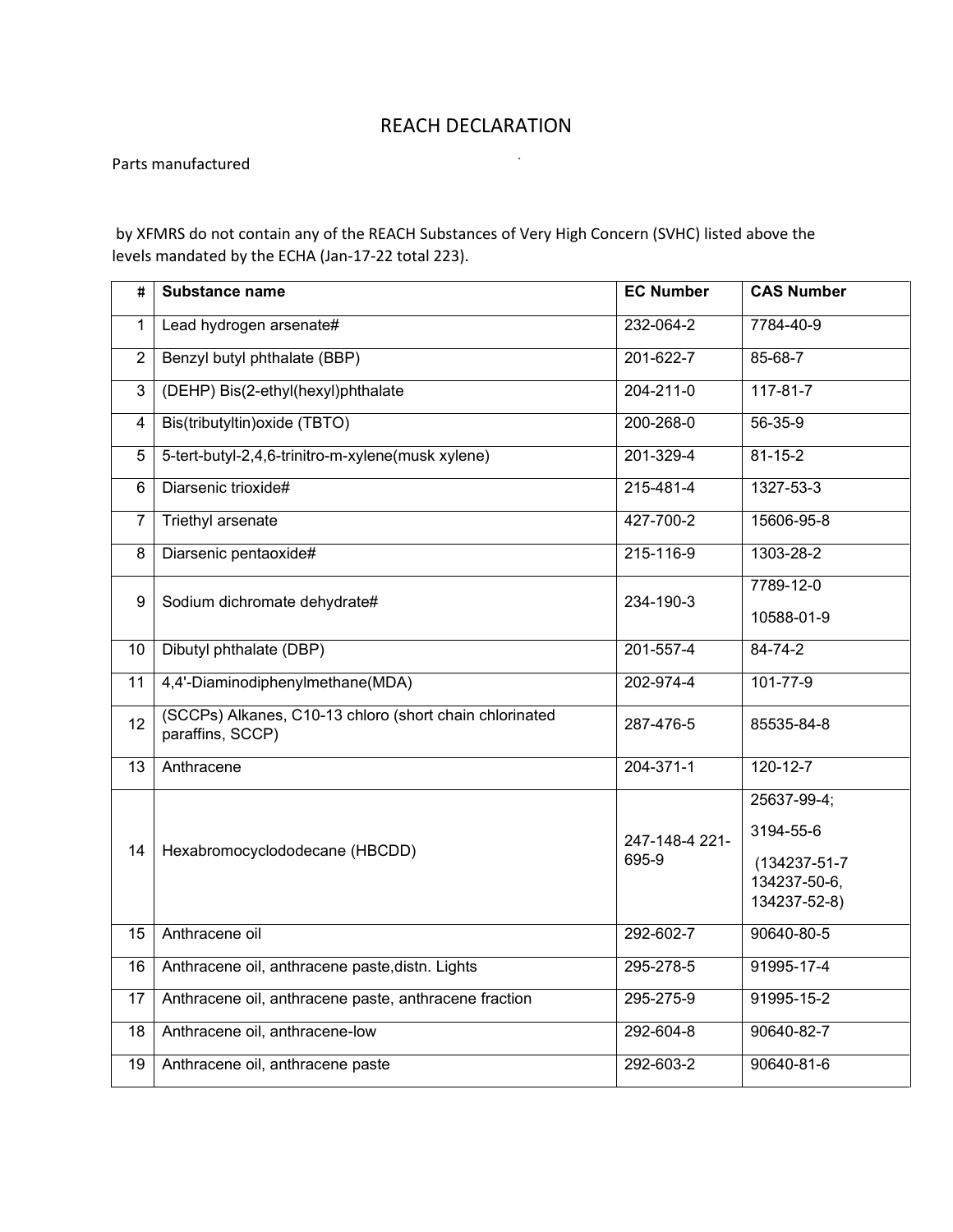| 20 | Pitch, coal tar, high temp.                                 | 266-028-2               | 65996-93-2                  |
|----|-------------------------------------------------------------|-------------------------|-----------------------------|
| 21 | TCEP) Tris(2-chloroethyl)phosphate                          | 204-118-5               | 115-96-8                    |
| 22 | 2,4-Dinitrotoluene                                          | 204-450-0               | 121-14-2                    |
| 23 | Diisobutyl phthalate (DIBP)                                 | 201-553-2               | 84-69-5                     |
| 24 | Lead chromate molybdate sulphate red (C.I. Pigment Red 104) | 235-759-9               | 12656-85-8                  |
| 25 | Lead sulfochromate yellow (C.I. Pigment Yellow 34)#         | 215-693-7               | 1344-37-2                   |
| 26 | Lead chromate#                                              | 231-846-0               | 7758-97-6                   |
| 27 | Acrylamide                                                  | $201 - 173 - 7$         | 79-06-1                     |
| 28 | Trichloroethylene                                           | $201 - 167 - 4$         | 79-01-6                     |
| 29 | Boric acid#                                                 | 233-139-2 234-<br>343-4 | 10043-35-3 11113-<br>$50-1$ |
|    |                                                             |                         | 1303-96-4                   |
| 30 | Disodium tetraborate, anhydrous#                            | 215-540-4               | 1330-43-4                   |
|    |                                                             |                         | 12179-04-3                  |
| 31 | Tetraboron disodium heptaoxide, hydrate#                    | 235-541-3               | 12267-73-1                  |
| 32 | Sodium chromate#                                            | 231-889-5               | 7775-11-3                   |
| 33 | Potassium chromate#                                         | 232-140-5               | 7789-00-6                   |
| 34 | Ammonium dichromate#                                        | 232-143-1               | 7789-09-5                   |
| 35 | Potassium dichromate#                                       | 231-906-6               | 7778-50-9                   |
| 36 | Cobalt(II) sulphate#                                        | 233-334-2               | 10124-43-3                  |
| 37 | Cobalt(II) dinitrate#                                       | $233 - 402 - 1$         | 10141-05-6                  |
| 38 | Cobalt (II) carbonate#                                      | 208-169-4               | 513-79-1                    |
| 39 | Cobalt(II) diacetate                                        | 200-755-8               | 71-48-7                     |
| 40 | 2-Methoxyethanol                                            | 203-713-7               | 109-86-4                    |
| 41 | 2-Ethoxyethanol                                             | 203-804-1               | 110-80-5                    |
| 42 | Chromium trioxide#                                          | 215-607-8               | 1333-82-0                   |
| 43 | Chromic acid, Dichromic acid, Oligomers of chromic acid and | 231-801-5               | 7738-94-5                   |
|    | dichromic acid#                                             | 236-881-5               | 13530-68-2                  |
| 44 | 2-ethoxyethyl acetate                                       | 203-839-2               | 111-15-9                    |
| 45 | Strontium chromate#                                         | 232-142-6               | 7789-06-2                   |
| 46 | 1,2-Benzenedicarboxylic acid, di-C7-11-branched and linear  | 271-084-6               | 68515-42-4                  |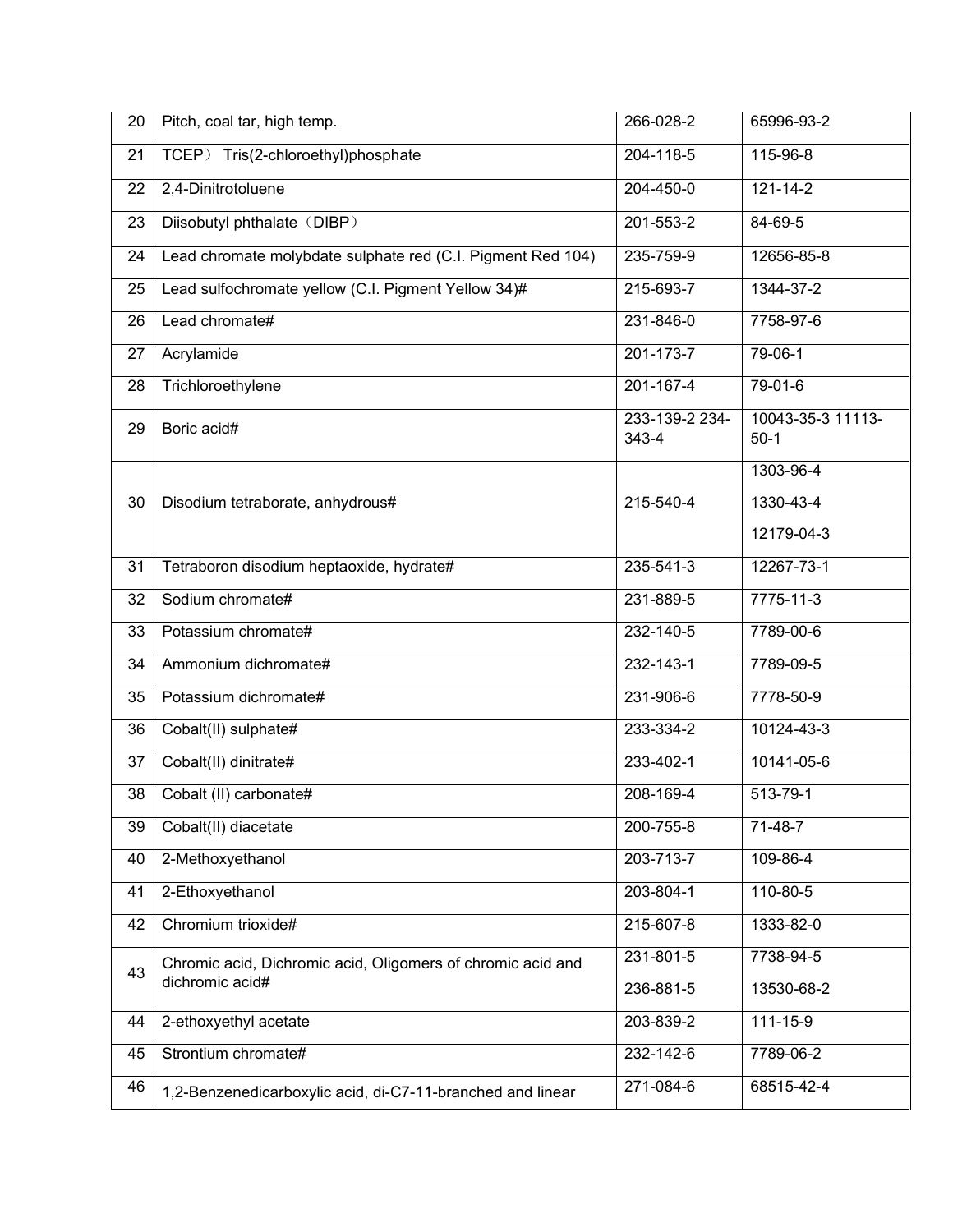|    | alkyl esters                                                               |           |                |
|----|----------------------------------------------------------------------------|-----------|----------------|
| 47 | Hydrazine                                                                  | 206-114-9 | 302-01-2       |
|    |                                                                            |           | 7803-57-8      |
| 48 | 1-methyl-2-pyrrolidone                                                     | 212-828-1 | 872-50-4       |
| 49 | 1,2,3-trichloropropane                                                     | 202-486-1 | 96-18-4        |
| 50 | 1,2-Benzenedicarboxylic acid, di-C6-8-branched alkyl esters,<br>C7-rich    | 276-158-1 | 71888-89-6     |
| 51 | Cobalt dichloride#                                                         | 231-589-4 | 7646-79-9      |
| 52 | Dichromium tris(chromate)#                                                 | 246-356-2 | 24613-89-6     |
| 53 | Potassium hydroxyoctaoxodizincatedichromate#                               | 234-329-8 | 11103-86-9     |
| 54 | Pentazinc chromate octahydroxide#                                          | 256-418-0 | 49663-84-5     |
| 55 | Aluminosilicate Refractory Ceramic Fibres (AI-RCF)#                        |           |                |
| 56 | Zirconia Aluminosilicate Refractory Ceramic Fibres (ZrAI-RCF)#             |           |                |
| 57 | Formaldehyde, oligomeric reaction products with aniline<br>(technical MDA) | 500-036-1 | 25214-70-4     |
| 58 | (DMEP) Bis(2-methoxyethyl) phthalate                                       | 204-212-6 | 117-82-8       |
| 59 | 2-Methoxyaniline; o-Anisidine                                              | 201-963-1 | 90-04-0        |
| 60 | 4-(1,1,3,3-tetramethylbutyl)pheno                                          | 205-426-2 | 140-66-9       |
| 61 | 1,2-Dichloroethane                                                         | 203-458-1 | 107-06-2       |
| 62 | Bis(2-methoxyethyl) ether                                                  | 203-924-4 | 111-96-6       |
| 63 | Arsenic acid#                                                              | 231-901-9 | 7778-39-4      |
| 64 | Calcium arsenate#                                                          | 231-904-5 | 7778-44-1      |
| 65 | Trilead diarsenate#                                                        | 222-979-5 | 3687-31-8      |
| 66 | N,N-dimethylacetamide (DMAC)                                               | 204-826-4 | 127-19-5       |
| 67 | 2,2'-dichloro-4,4'-methylenedianiline (MOCA)                               | 202-918-9 | $101 - 14 - 4$ |
| 68 | Phenolphthalein                                                            | 201-004-7 | 77-09-8        |
| 69 | Lead diazide, Lead azide#                                                  | 236-542-1 | 13424-46-9     |
| 70 | Lead styphnate                                                             | 239-290-0 | 15245-44-0     |
| 71 | Lead dipicrate                                                             | 229-335-2 | 6477-64-1      |
| 72 | 1,2-bis(2-methoxyethoxy)ethane (TEGDME; triglyme)                          | 203-977-3 | 112-49-2       |
| 73 | 1,2-dimethoxyethane; ethylene glycol dimethyl ether (EGDME)                | 203-794-9 | $110 - 71 - 4$ |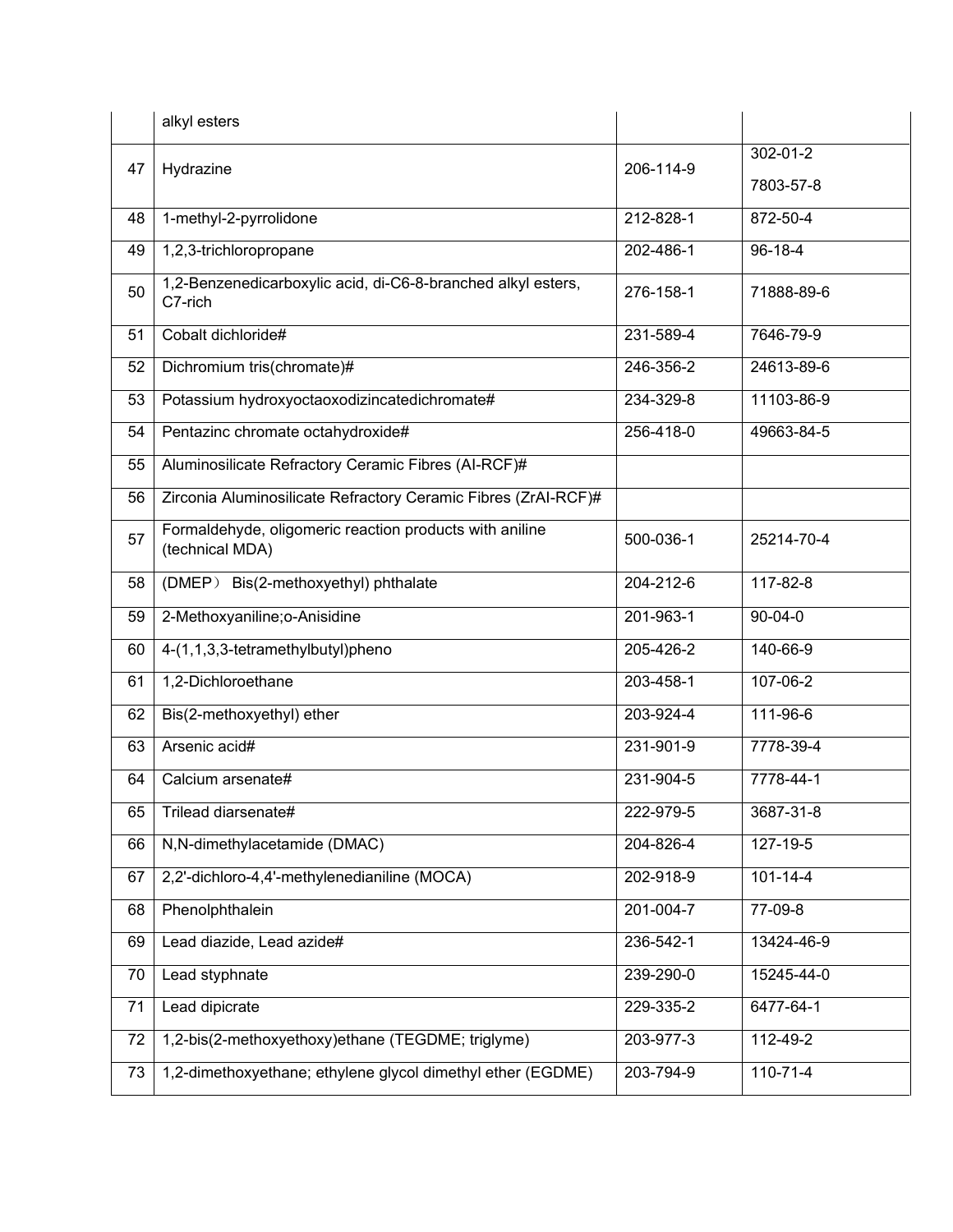| 74 | Diboron trioxide#                                                                                                                                                                                                                                                                              | 215-125-8                                           | 1303-86-2                                               |
|----|------------------------------------------------------------------------------------------------------------------------------------------------------------------------------------------------------------------------------------------------------------------------------------------------|-----------------------------------------------------|---------------------------------------------------------|
| 75 | Formamide                                                                                                                                                                                                                                                                                      | 200-842-0                                           | $75 - 12 - 7$                                           |
| 76 | Lead(II) bis(methanesulfonate)                                                                                                                                                                                                                                                                 | 401-750-5                                           | 17570-76-2                                              |
| 77 | TGIC) 1,3,5-tris(oxiranylmethyl)-1,3,5-triazine-<br>2,4,6(1H,3H,5H)-trione (TGIC)                                                                                                                                                                                                              | 219-514-3                                           | 2451-62-9                                               |
| 78 | 1,3,5-tris[(2S and 2R)-2,3-epoxypropyl]-1,3,5-triazine-2,4,6-<br>$(1H, 3H, 5H)$ -trione ( $\beta$ -TGIC)                                                                                                                                                                                       | 423-400-0                                           | 59653-74-6                                              |
| 79 | 4,4'-bis(dimethylamino)benzophenone (Michler's ketone)                                                                                                                                                                                                                                         | 202-027-5                                           | 90-94-8                                                 |
| 80 | N,N,N',N'-tetramethyl-4,4'-methylenedianiline(Michler's base)                                                                                                                                                                                                                                  | 202-959-2                                           | $101 - 61 - 1$                                          |
| 81 | [4-[[4-anilino-1-naphthyl][4-<br>(dimethylamino)phenyl]methylene]cyclohexa-2,5-dien-1-ylidene]<br>dimethylammonium chloride(C.I. Basic Blue 26)                                                                                                                                                | 219-943-6                                           | 2580-56-5                                               |
| 82 | [4-[4,4'-bis(dimethylamino) benzhydrylidene]cyclohexa-2,5- dien-<br>1-ylidene]dimethylammonium chloride (C.I. Basic Violet 3)                                                                                                                                                                  | 208-953-6                                           | 548-62-9                                                |
| 83 | 4,4'-bis(dimethylamino)-4"-(methylamino)trityl alcohol                                                                                                                                                                                                                                         | 209-218-2                                           | $561 - 41 - 1$                                          |
| 84 | α, α-Bis[4-(dimethylamino)phenyl]-4(phenylamino)naphthalene-1-<br>methanol (C.I. Solvent Blue 4)                                                                                                                                                                                               | 229-851-8                                           | 6786-83-0                                               |
| 85 | Bis(pentabromophenyl) ether (DecaBDE)                                                                                                                                                                                                                                                          | 214-604-9                                           | 1163-19-5                                               |
| 86 | Pentacosafluorotridecanoic acid                                                                                                                                                                                                                                                                | 276-745-2                                           | 72629-94-8                                              |
| 87 | Tricosafluorododecanoic acid                                                                                                                                                                                                                                                                   | 206-203-2                                           | 307-55-1                                                |
| 88 | Henicosafluoroundecanoic acid                                                                                                                                                                                                                                                                  | 218-165-4                                           | 2058-94-8                                               |
| 89 | Heptacosafluorotetradecanoic acid                                                                                                                                                                                                                                                              | 206-803-4                                           | 376-06-7                                                |
| 90 | Diazene-1,2-dicarboxamide (C,C'-azodi(formamide))                                                                                                                                                                                                                                              | 204-650-8                                           | 123-77-3                                                |
| 91 | Cyclohexane-1,2-dicarboxylic anhydride, cis-cyclohexane-1,2-<br>dicarboxylic anhydride, trans-cyclohexane-1, 2-dicarboxylic<br>anhydride                                                                                                                                                       | 201-604-9<br>236-086-3,<br>238-009-9                | $85 - 42 - 7$ ,<br>13149-00-3,<br>14166-21-3            |
| 92 | Hexahydromethylphthalic anhydride, Hexahydro-4-<br>methylphthalic anhydride, Hexahydro-1-methylphthalic<br>anhydride, Hexahydro-3-methylphthalic anhydride                                                                                                                                     | 247-094-1,<br>243-072-0,<br>256-356-4,<br>260-566-1 | 25550-51-0,<br>19438-60-9,<br>48122-14-1,<br>57110-29-9 |
| 93 | 4-Nonylphenol, branched and linear [substances with a linear<br>and/or branched alkyl chain with a carbon number of 9<br>covalently bound in position 4 to phenol, covering also UVCB-<br>and well-defined substances which include any of the individual<br>isomers or a combination thereof] |                                                     |                                                         |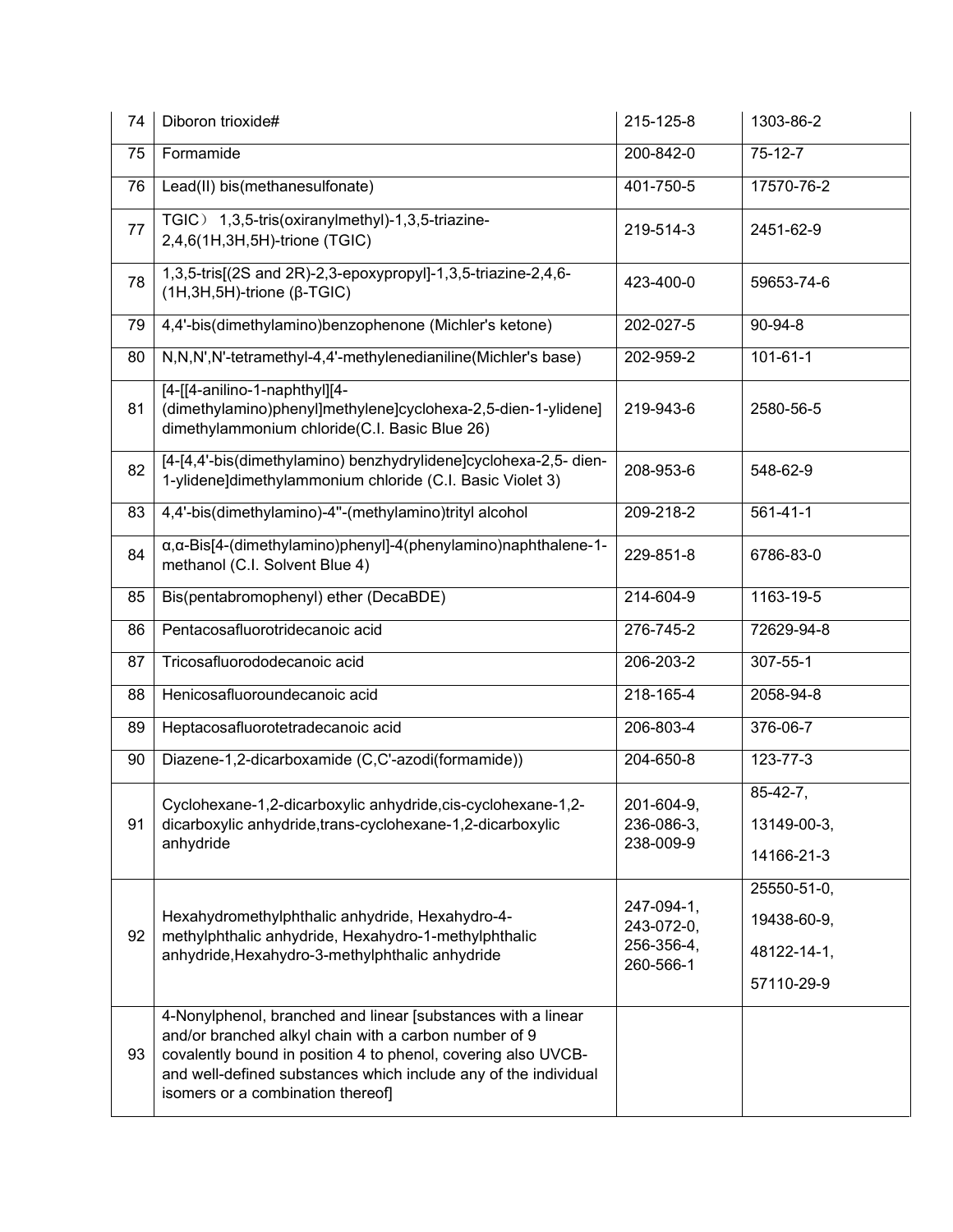| 94  | 4-(1,1,3,3-tetramethylbutyl)phen ol, ethoxylated                                                                                                                                                                                                                                                                                                  |           |                 |
|-----|---------------------------------------------------------------------------------------------------------------------------------------------------------------------------------------------------------------------------------------------------------------------------------------------------------------------------------------------------|-----------|-----------------|
| 95  | Methoxyacetic acid                                                                                                                                                                                                                                                                                                                                | 210-894-6 | 625-45-6        |
| 96  | N,N-dimethylformamide                                                                                                                                                                                                                                                                                                                             | 200-679-5 | $68 - 12 - 2$   |
| 97  | Dibutyltin dichloride (DBTC)                                                                                                                                                                                                                                                                                                                      | 211-670-0 | 683-18-1        |
| 98  | Lead monoxide (Lead oxide)#                                                                                                                                                                                                                                                                                                                       | 215-267-0 | 1317-36-8       |
| 99  | Orange lead (Lead tetroxide)#                                                                                                                                                                                                                                                                                                                     | 215-235-6 | 1314-41-6       |
| 100 | Lead bis(tetrafluoroborate)#                                                                                                                                                                                                                                                                                                                      | 237-486-0 | 13814-96-5      |
| 101 | Trilead bis(carbonate)dihydroxide#                                                                                                                                                                                                                                                                                                                | 215-290-6 | 1319-46-6       |
| 102 | Lead titanium trioxide#                                                                                                                                                                                                                                                                                                                           | 235-038-9 | 12060-00-3      |
| 103 | Lead titanium zirconium oxide#                                                                                                                                                                                                                                                                                                                    | 235-727-4 | 12626-81-2      |
| 104 | Silicic acid, lead salt#                                                                                                                                                                                                                                                                                                                          | 234-363-3 | 11120-22-2      |
| 105 | Silicic acid (H2Si2O5), barium salt (1:1), lead-doped [with lead<br>(Pb) content above the applicable generic concentration limit for<br>'toxicity for reproduction' Repr. 1A (CLP) or category 1 (DSD);<br>the substance is a member of the group entry of lead<br>compounds, with index number 082-001-00-6 in Regulation (EC)<br>No 1272/2008] | 272-271-5 | 68784-75-8      |
| 106 | 1-bromopropane (n-propyl bromide)                                                                                                                                                                                                                                                                                                                 | 203-445-0 | 106-94-5        |
| 107 | Methyloxirane (Propylene oxide)                                                                                                                                                                                                                                                                                                                   | 200-879-2 | 75-56-9         |
| 108 | 1,2-Benzenedicarboxylic acid, dipentylester, branched and linear                                                                                                                                                                                                                                                                                  | 284-032-2 | 84777-06-0      |
| 109 | Diisopentylphthalate                                                                                                                                                                                                                                                                                                                              | 210-088-4 | 605-50-5        |
| 110 | N-pentyl-isopentylphthalate                                                                                                                                                                                                                                                                                                                       |           | 776297-69-9     |
| 111 | 1,2-diethoxyethane                                                                                                                                                                                                                                                                                                                                | 211-076-1 | 629-14-1        |
| 112 | Acetic acid, lead salt, basic                                                                                                                                                                                                                                                                                                                     | 257-175-3 | 51404-69-4      |
| 113 | Lead oxide sulfate#                                                                                                                                                                                                                                                                                                                               | 234-853-7 | 12036-76-9      |
| 114 | [Phthalato(2-)]dioxotrilead                                                                                                                                                                                                                                                                                                                       | 273-688-5 | 69011-06-9      |
| 115 | Dioxobis(stearato)trilead                                                                                                                                                                                                                                                                                                                         | 235-702-8 | 12578-12-0      |
| 116 | Fatty acids, C16-18, lead salts                                                                                                                                                                                                                                                                                                                   | 292-966-7 | 91031-62-8      |
| 117 | Lead cynamidate#                                                                                                                                                                                                                                                                                                                                  | 244-073-9 | 20837-86-9      |
| 118 | Lead dinitrate#                                                                                                                                                                                                                                                                                                                                   | 233-245-9 | 10099-74-8      |
| 119 | Pentalead tetraoxide sulphate#                                                                                                                                                                                                                                                                                                                    | 235-067-7 | 12065-90-6      |
| 120 | Pyrochlore, antimony lead yellow                                                                                                                                                                                                                                                                                                                  | 232-382-1 | $8012 - 00 - 8$ |
| 121 | Sulfurous acid, lead salt, dibasic#                                                                                                                                                                                                                                                                                                               | 263-467-1 | 62229-08-7      |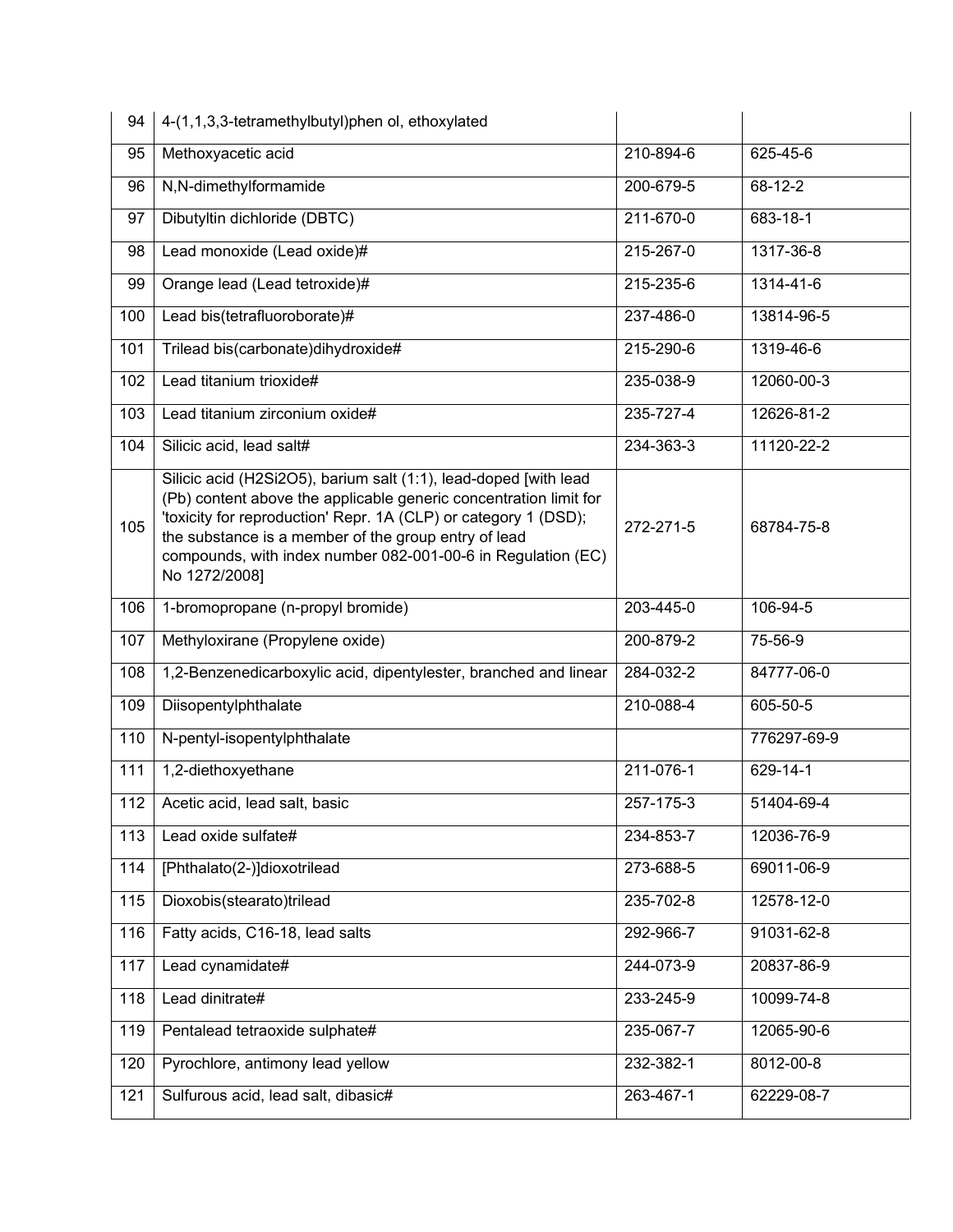| 122 | Tetraethyllead                                     | 201-075-4       | 78-00-2        |
|-----|----------------------------------------------------|-----------------|----------------|
| 123 | Tetralead trioxide sulphate#                       | 235-380-9       | 12202-17-4     |
| 124 | Trilead dioxide phosphonate#                       | 235-252-2       | 12141-20-7     |
| 125 | Furan                                              | 203-727-3       | $110 - 00 - 9$ |
| 126 | Diethyl sulphate                                   | 200-589-6       | 64-67-5        |
| 127 | Dimethyl sulphate                                  | 201-058-1       | $77 - 78 - 1$  |
| 128 | 3-ethyl-2-methyl-2-(3-methylbutyl)-1,3-oxazolidine | 421-150-7       | 143860-04-2    |
| 129 | Dinoseb (6-sec-butyl-2,4-dinitrophenol)            | $201 - 861 - 7$ | 88-85-7        |
| 130 | 4,4'-methylenedi-o-toluidine                       | 212-658-8       | 838-88-0       |
| 131 | 4,4'-oxydianiline and its salts                    | 202-977-0       | $101 - 80 - 4$ |
| 132 | 4-aminoazobenzene                                  | 200-453-6       | 60-09-3        |
| 133 | 4-methyl-m-phenylenediamine (toluene-2,4-diamine)  | 202-453-1       | $95 - 80 - 7$  |
| 134 | 6-methoxy-m-toluidine (p-cresidine)                | 204-419-1       | $120 - 71 - 8$ |
| 135 | Biphenyl-4-ylamine                                 | 202-177-1       | $92 - 67 - 1$  |
| 136 | o-aminoazotoluene                                  | 202-591-2       | $97 - 56 - 3$  |
| 137 | o-toluidine                                        | 202-429-0       | $95 - 53 - 4$  |
| 138 | N-methylacetamide                                  | 201-182-6       | $79 - 16 - 3$  |
| 139 | Cadmium#                                           | 231-152-8       | 7440-43-9      |
| 140 | Cadmium oxide#                                     | 215-146-2       | 1306-19-0      |
| 141 | Ammonium pentadecafluorooctanoate (APFO)           | 223-320-4       | 3825-26-1      |
| 142 | Pentadecafluorooctanoic acid (PFOA)                | 206-397-9       | 335-67-1       |
|     | 143   Dipentyl phthalate (DPP)                     | 205-017-9       | 131-18-0       |
| 144 | 4-Nonylphenol, branched and linear, ethoxylated    |                 |                |
| 145 | Cadmium sulphide#                                  | 215-147-8       | 1306-23-6      |
| 146 | (DnHP) Dihexyl phthalate                           | 201-559-5       | 84-75-3        |
| 147 | (C.I. Direct Red 28)                               | 209-358-4       | 573-58-0       |
| 148 | (C.I. Direct Black 38)                             | 217-710-3       | 1937-37-7      |
| 149 | Imidazolidine-2-thione; (2-imidazoline-2-thiol)    | 202-506-9       | 96-45-7        |
| 150 | Lead di(acetate)                                   | 206-104-4       | 301-04-2       |
| 151 | Trixylyl phosphate                                 | 246-677-8       | 25155-23-1     |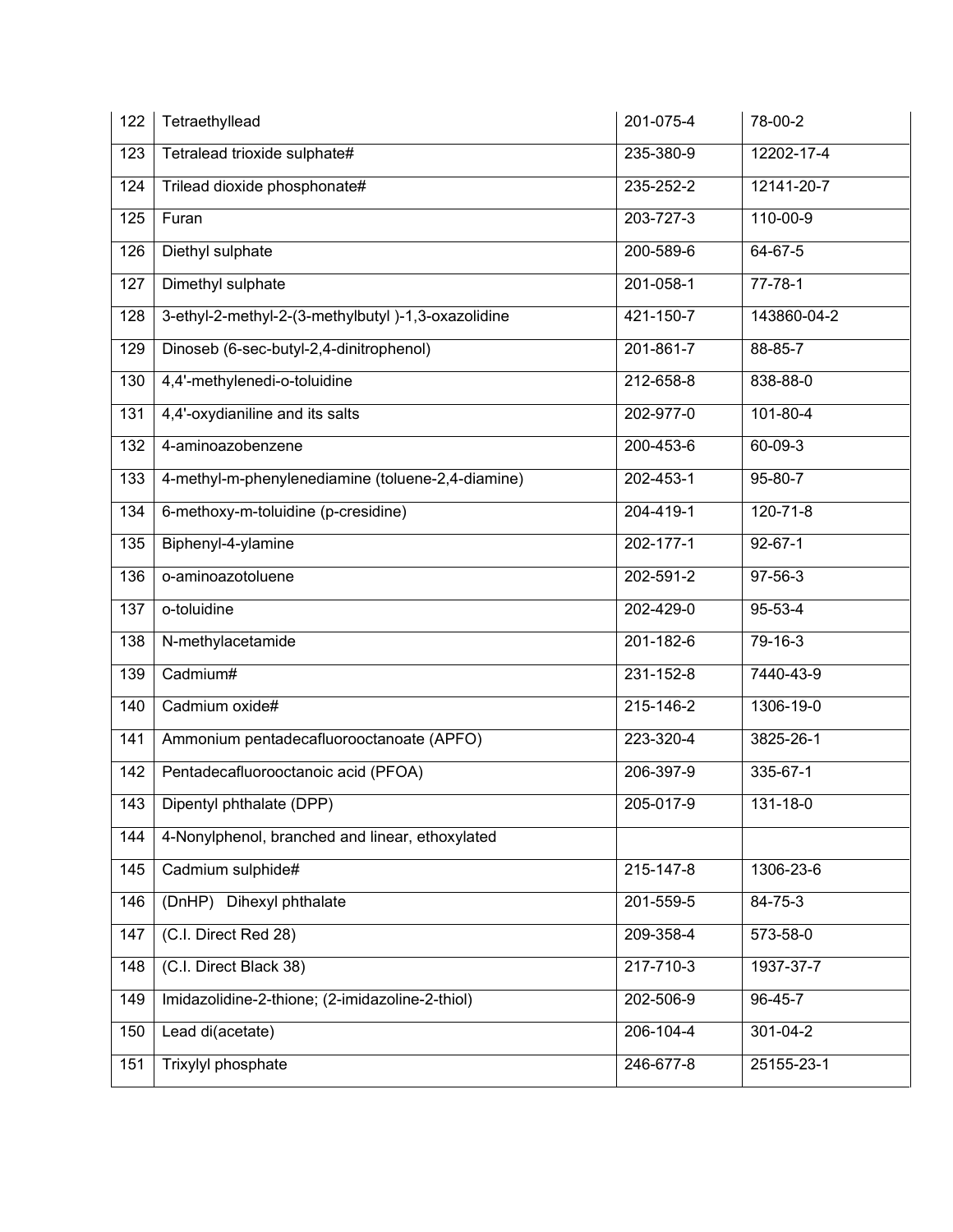| 152 | Cadmium chloride#                                                                                                                                                                                                                                                                  | 233-296-7               | 10108-64-2                |
|-----|------------------------------------------------------------------------------------------------------------------------------------------------------------------------------------------------------------------------------------------------------------------------------------|-------------------------|---------------------------|
| 153 | 1,2-Benzenedicarboxylic acid, dihexyl ester, branched and linear                                                                                                                                                                                                                   | 271-093-5               | 68515-50-4                |
| 154 | Sodium peroxometaborate#                                                                                                                                                                                                                                                           | 231-556-4               | 7632-04-4                 |
| 155 | Sodium perborate; perboric acid, sodium salt#                                                                                                                                                                                                                                      | 239-172-9;<br>234-390-0 |                           |
| 156 | 2-benzotriazol-2-yl-4,6-di-tert-butylphenol (UV-320)                                                                                                                                                                                                                               | 223-346-6               | 3846-71-7                 |
| 157 | 2-(2H-benzotriazol-2-yl)-4,6-ditertp<br>entylphenol (UV-328)                                                                                                                                                                                                                       | 247-384-8               | 25973-55-1                |
| 158 | 2-ethylhexyl<br>10-ethyl-4,4-dioctyl-7-oxo-8-oxa-3,<br>5-dithia-4-stannatetradecanoate<br>(DOTE)                                                                                                                                                                                   | 239-622-4               | 15571-58-1                |
| 159 | Cadmium fluoride#                                                                                                                                                                                                                                                                  | 232-222-0               | 7790-79-6                 |
| 160 | Cadmium sulphate#                                                                                                                                                                                                                                                                  | 233-331-6               | 10124-36-4;<br>31119-53-6 |
| 161 | Reaction mass of 2-ethylhexyl 10-ethyl-4,4-dioctyl-7-oxo-8-oxa-<br>3,<br>5-dithia-4-stannatetradecanoate and 2-ethylhexyl<br>10-ethyl-4-[[2-[(2-ethylhexyl)oxy]-2<br>-oxoethyl]thio]-4-octyl-7-oxo-8-oxa-<br>3,5-dithia-4-stannatetradecanoate (reaction mass of DOTE and<br>MOTE) |                         |                           |
| 162 | 1,2-benzenedicarboxylic acid, di-C6-10-alkyl esters; 1,2-<br>benzenedicarboxylic acid, mixed decyl and hexyl and octyl<br>diesters with $\geq 0.3\%$ of dihexyl phthalate (EC No. 201-559-5)                                                                                       | 271-094-0<br>272-013-1  | 68515-51-5<br>68648-93-1  |
| 163 | 5-sec-butyl-2-(2,4-dimethylcyclohex-3-en-1-yl)-5-methyl-1,3-<br>dioxane [1], 5-sec-butyl-2-(4,6-dimethylcyclohex-3-en-1-yl)-5-<br>methyl-1,3-dioxane [2] [covering any of the individual<br>stereoisomers of [1] and [2] or any combination thereof]                               |                         |                           |
| 164 | Nitrobenzene                                                                                                                                                                                                                                                                       | 202-716-0               | 98-95-3                   |
| 165 | 2,4-di-tert-butyl-6-(5-chlorobenzotriazol-2-yl)phenol (UV-327)                                                                                                                                                                                                                     | 223-383-8               | 3864-99-1                 |
| 166 | 2-(2H-benzotriazol-2-yl)-4-(tert-butyl)-6-(sec-butyl)phenol (UV-<br>350)                                                                                                                                                                                                           | 253-037-1               | 36437-37-3                |
| 167 | 1,3-propanesultone                                                                                                                                                                                                                                                                 | 214-317-9               | 1120-71-4                 |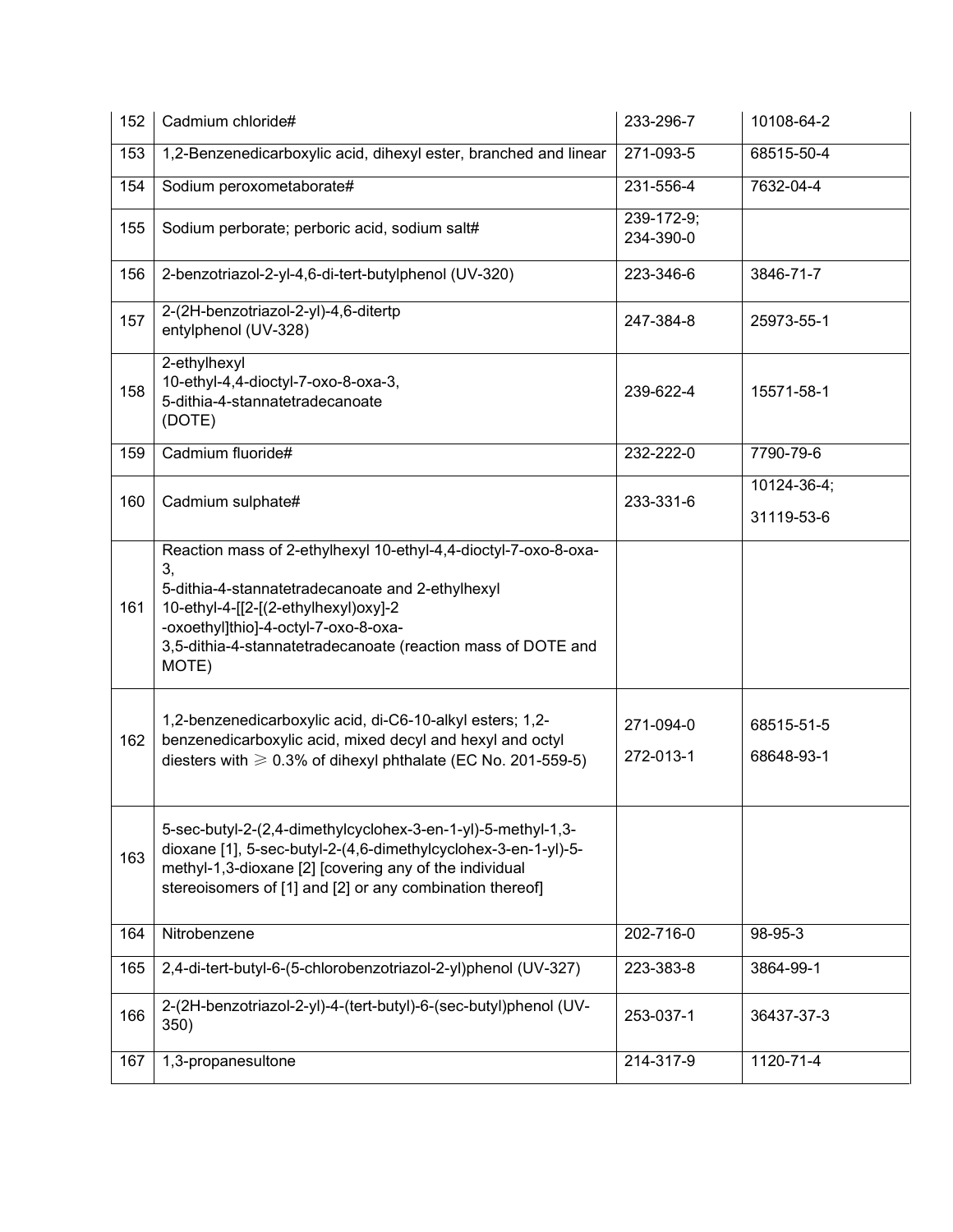| 168 | Perfluorononan-1-oic-acid and its sodium and ammonium salts                                                                                                                                    | 206-801-3              | 375-95-1<br>21049-39-8<br>4149-60-4 |
|-----|------------------------------------------------------------------------------------------------------------------------------------------------------------------------------------------------|------------------------|-------------------------------------|
| 169 | Benzo[def]chrysene (Benzo[a]pyrene)                                                                                                                                                            | 200-028-5              | $50 - 32 - 8$                       |
| 170 | 4,4'-isopropylidenediphenol (bisphenol A)                                                                                                                                                      | 201-245-8              | $'80-05-7$                          |
| 171 | nonadecafluorodecanoic acid (PFDA) and its sodium and<br>ammonium salts                                                                                                                        | 206-400-3<br>221-470-5 | 335-76-2<br>3830-45-3<br>3108-42-7  |
| 172 | p-(1,1-dimethylpropyl)phenol (PTAP)                                                                                                                                                            | 201-280-9              | 80-46-6                             |
| 173 | 4-heptylphenol, branched and linear (4-HPbl)                                                                                                                                                   |                        |                                     |
| 174 | Perfluorohexane-1-sulphonic acid and its<br>salts (PFHxS)                                                                                                                                      | 206-587-1              | 355-46-4                            |
| 175 | Benz[a]anthracene                                                                                                                                                                              | 200-280-6              | 56-55-3, 1718-53-2                  |
| 176 | Cadmium carbonate                                                                                                                                                                              | 208-168-9              | 513-78-0                            |
| 177 | Cadmium hydroxide                                                                                                                                                                              | 244-168-5              | 21041-95-2                          |
| 178 | Cadmium nitrate                                                                                                                                                                                | 233-710-6              | 10022-68-1, 10325-<br>$94 - 7$      |
| 179 | Chrysene                                                                                                                                                                                       | 205-923-4              | 218-01-9, 1719-03-5                 |
| 180 | Dodecachloropentacyclo[12.2.1.16,9.02,13.05,10]octadeca-<br>7,15-diene ("Dechlorane Plus"™)<br>covering any of its individual anti- and syn-isomers or any<br>combination thereof              |                        |                                     |
| 181 | Reaction products of 1,3,4-thiadiazolidine-2,5-dithione,<br>formaldehyde and 4-heptylphenol, branched and linear (RP-HP)<br>with $\geq 0.1\%$ w/w 4-heptylphenol, branched and linear (4-HPbI) |                        |                                     |
| 182 | Benzene-1,2,4-tricarboxylic acid 1,2 anhydride (trimellitic<br>anhydride)                                                                                                                      | 209-008-0              | 552-30-7                            |
| 183 | Benzo[ghi]perylene                                                                                                                                                                             | 205-883-8              | 191-24-2                            |
| 184 | Decamethylcyclopentasiloxane (D5)                                                                                                                                                              | 208-764-9              | $541 - 02 - 6$                      |
| 185 | Dicyclohexyl phthalate                                                                                                                                                                         | 201-545-9              | 84-61-7                             |
| 186 | Disodium octaborate                                                                                                                                                                            | 234-541-0              | 12008-41-2                          |
| 187 | Dodecamethylcyclohexasiloxane (D6)                                                                                                                                                             | 208-762-8              | 540-97-6                            |
| 188 | Ethylenediamine                                                                                                                                                                                | 203-468-6              | 107-15-3                            |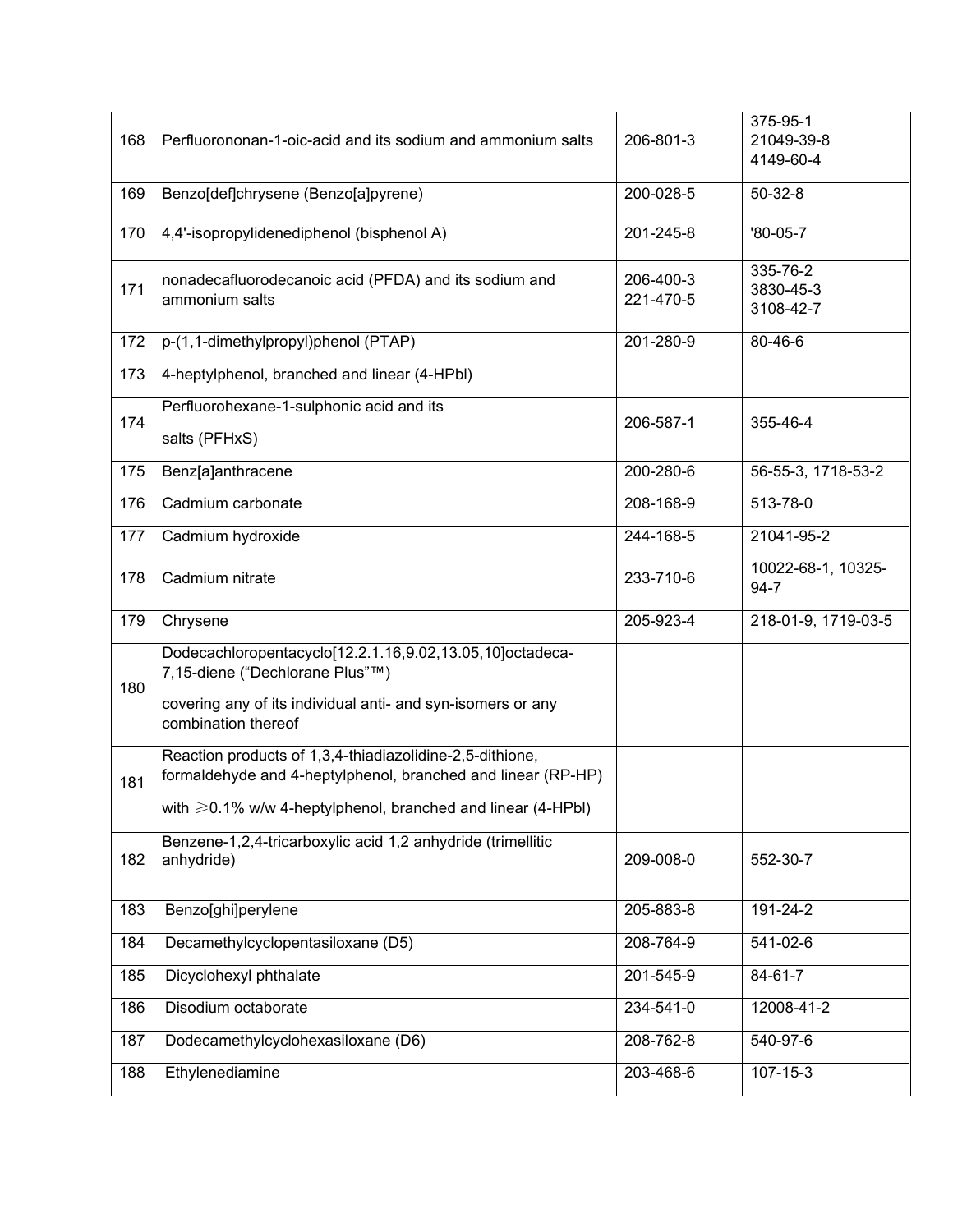| 189 | Lead                                                                                                                                                                                                             | 231-100-4 | 7439-92-1   |
|-----|------------------------------------------------------------------------------------------------------------------------------------------------------------------------------------------------------------------|-----------|-------------|
| 190 | Octamethylcyclotetrasiloxane (D4)                                                                                                                                                                                | 209-136-7 | 556-67-2    |
| 191 | Terphenyl hydrogenated                                                                                                                                                                                           | 262-967-7 | 61788-32-7  |
|     | 1,7,7-trimethyl-3-                                                                                                                                                                                               |           |             |
| 192 | (phenylmethylene)bicyclo                                                                                                                                                                                         | 239-139-9 | 15087-24-8  |
|     | [2.2.1]heptan-2-one                                                                                                                                                                                              |           |             |
| 193 | 2,2-bis(4'-hydroxyphenyl)-4-                                                                                                                                                                                     | 401-720-1 | 6807-17-6   |
| 194 | methylpentane                                                                                                                                                                                                    | 205-916-6 | 207-08-9    |
|     | Benzo[k]fluoranthene                                                                                                                                                                                             |           |             |
| 195 | Fluoranthene                                                                                                                                                                                                     | 205-912-4 | 206-44-0,   |
|     |                                                                                                                                                                                                                  |           | 93951-69-0  |
| 196 | Phenanthrene                                                                                                                                                                                                     | 201-581-5 | 85-01-8     |
| 197 |                                                                                                                                                                                                                  | 204-927-3 | $129-00-0,$ |
|     | Pyrene                                                                                                                                                                                                           |           | 1718-52-1   |
| 198 | Tris(4-nonylphenyl, branched and linear) phosphite (TNPP) with<br>$\geq 0.1\%$ w/w of 4-nonylphenol, branched and linear(4-NP)                                                                                   |           |             |
| 199 | 4-tert-butylphenol                                                                                                                                                                                               | 202-679-0 | 98-54-4     |
| 200 | 2-methoxyethyl acetate                                                                                                                                                                                           | 203-772-9 | 110-49-6    |
| 201 | 2,2,3,3-tetrafluoro-2-(heptafluoropropoxy)propionic acid, its salts<br>and its acyl halides(covering any of their individual isomers and<br>combinations thereof)                                                |           |             |
| 202 | Diisohexyl phthalate                                                                                                                                                                                             | 276-090-2 | 71850-09-4  |
| 203 | 2-benzyl-2-dimethylamino-4'-morpholinobutyrophenone                                                                                                                                                              | 404-360-3 | 119313-12-1 |
| 204 | 2-methyl-1-(4-methylthiophenyl)-2-morpholinopropan-1-one                                                                                                                                                         | 400-600-6 | 71868-10-5  |
| 205 | Perfluorobutane sulfonic acid (PFBS) and its salts                                                                                                                                                               |           |             |
| 206 | 1-vinylimidazole                                                                                                                                                                                                 | 214-012-0 | 1072-63-5   |
| 207 | 2-methylimidazole                                                                                                                                                                                                | 211-765-7 | 693-98-1    |
| 208 | Dibutylbis(pentane-2,4-dionato-O,O")tin                                                                                                                                                                          | 245-152-0 | 22673-19-4  |
| 209 | Butyl 4-hydroxybenzoate                                                                                                                                                                                          | 202-318-7 | 94-26-8     |
| 210 | bis(2-(2-methoxyethoxy)ethyl) ether                                                                                                                                                                              | 205-594-7 | 143-24-8    |
| 211 | Dioctyltin dilaurate, stannane, dioctyl-, bis(coco acyloxy) derivs., and<br>any other stannane, dioctyl-, bis(fatty acyloxy) derivs. wherein C12 is<br>the predominant carbon number of the fatty acyloxy moiety |           |             |
| 212 | 1,4-dioxane                                                                                                                                                                                                      | 204-661-8 | 123-91-1    |